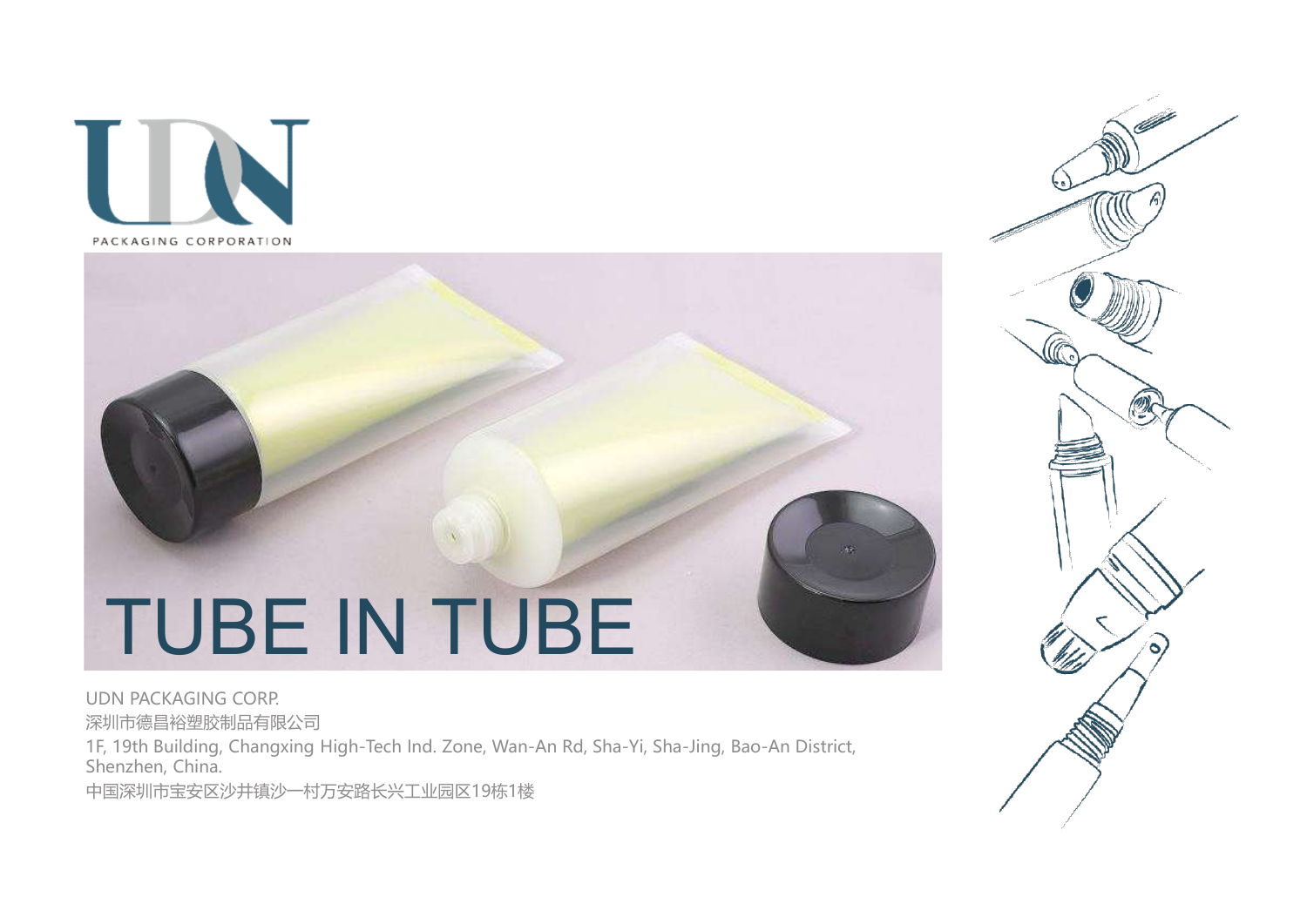

Two independent space to be able to fill with two different formula without any combination or contamination.

 $\bullet$ 

Value-added, two in one tube packaging solution.

Perfect for shampoo, conditioner, hair styling product, body lotion, etc.

Different options of head types and tube diameters.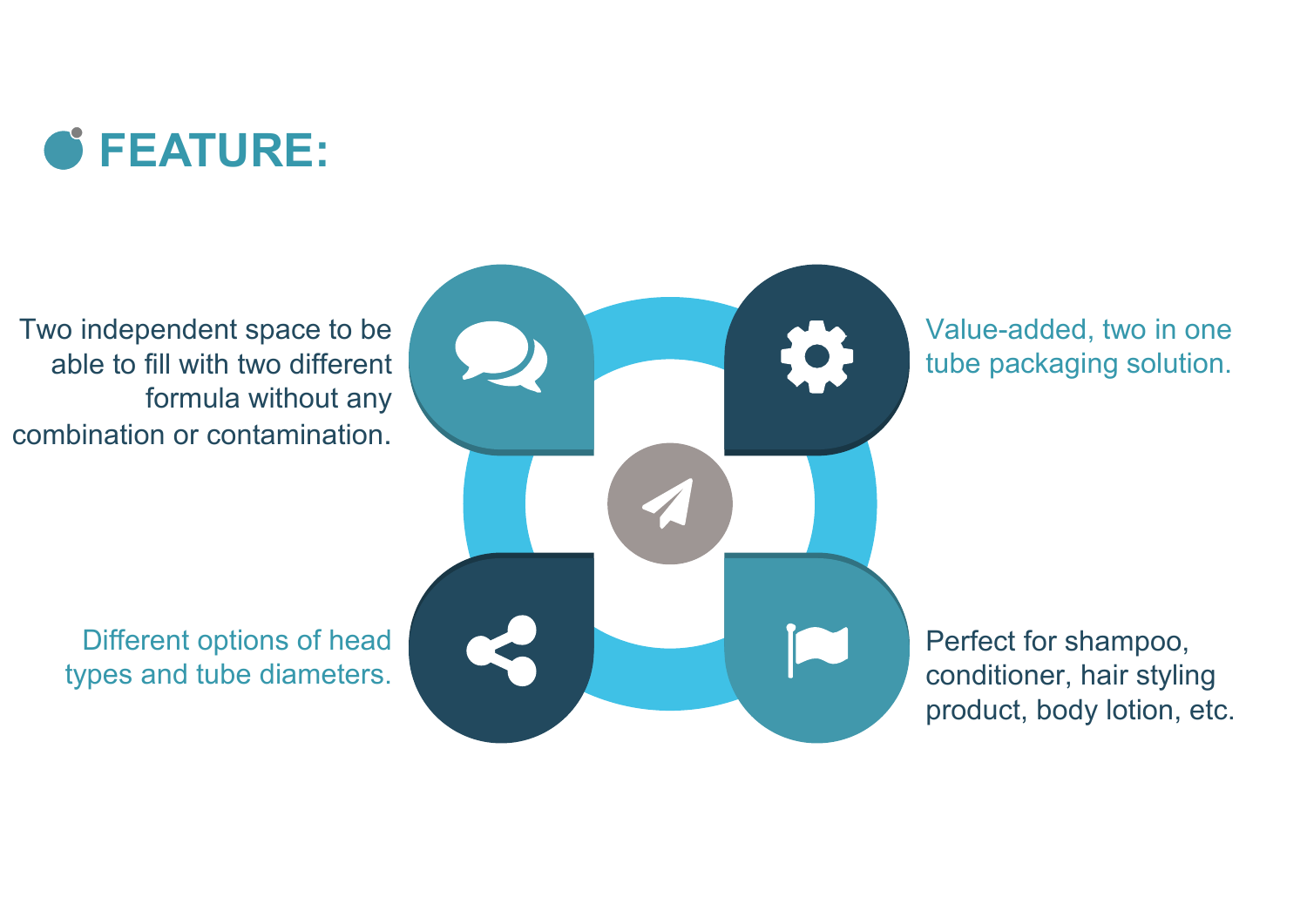



#### D19/D10-AA13

D19/D10-AA13<br>Duter Tube Diameter: 19mm<br>Inner Tube Diameter: 10mm<br>Tube Length: 55mm-105mm Inner Tube Diameter: 10mm Tube Length: 55mm-105mm Capacity: 5ml-15ml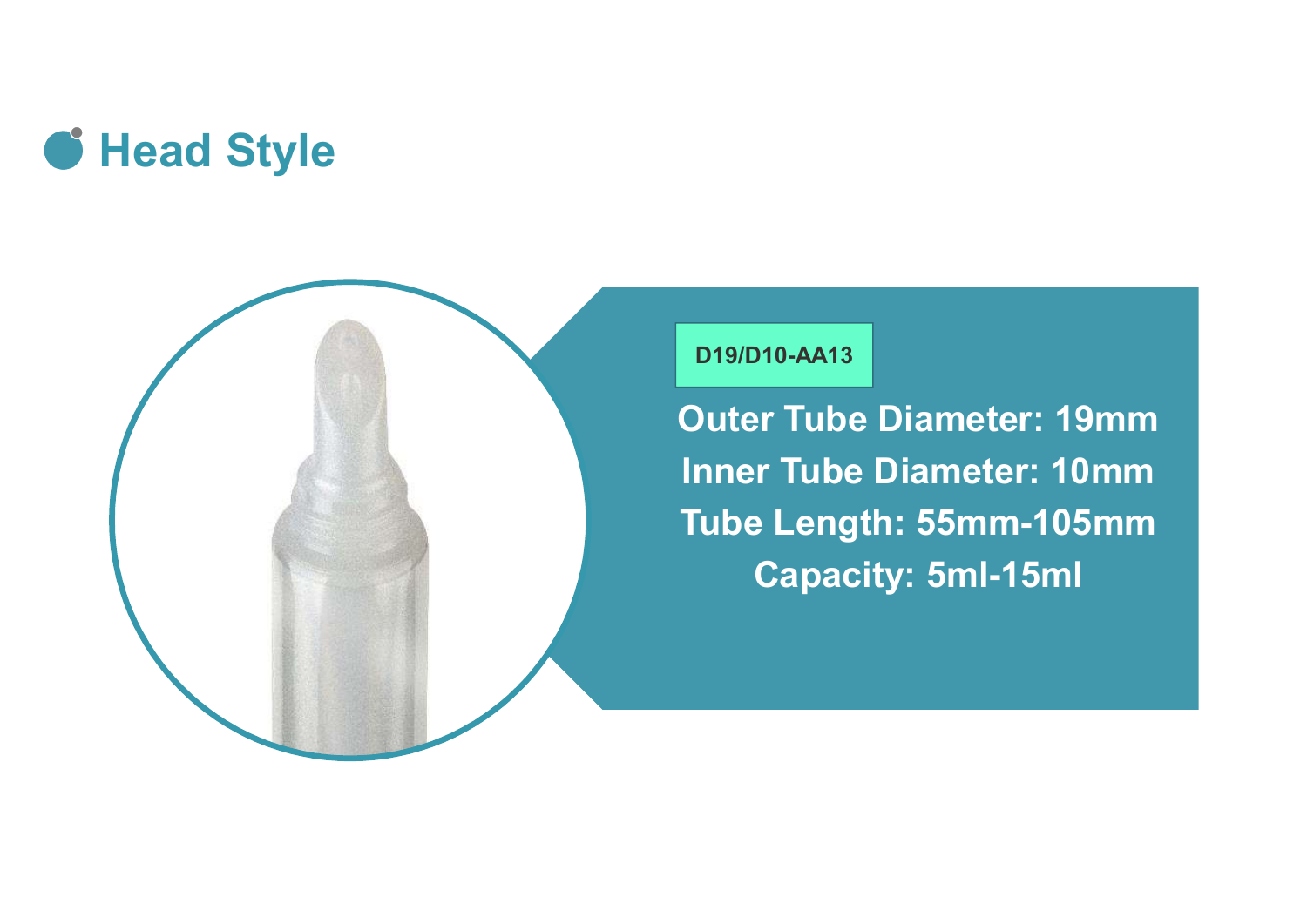



#### D19/D13-AA14

D19/D13-AA14<br>Outer Tube Diameter: 19mm<br>Inner Tube Diameter: 13mm<br>Tube Length: 55mm-105mm Inner Tube Diameter: 13mm Tube Length: 55mm-105mm Capacity: 5ml-15ml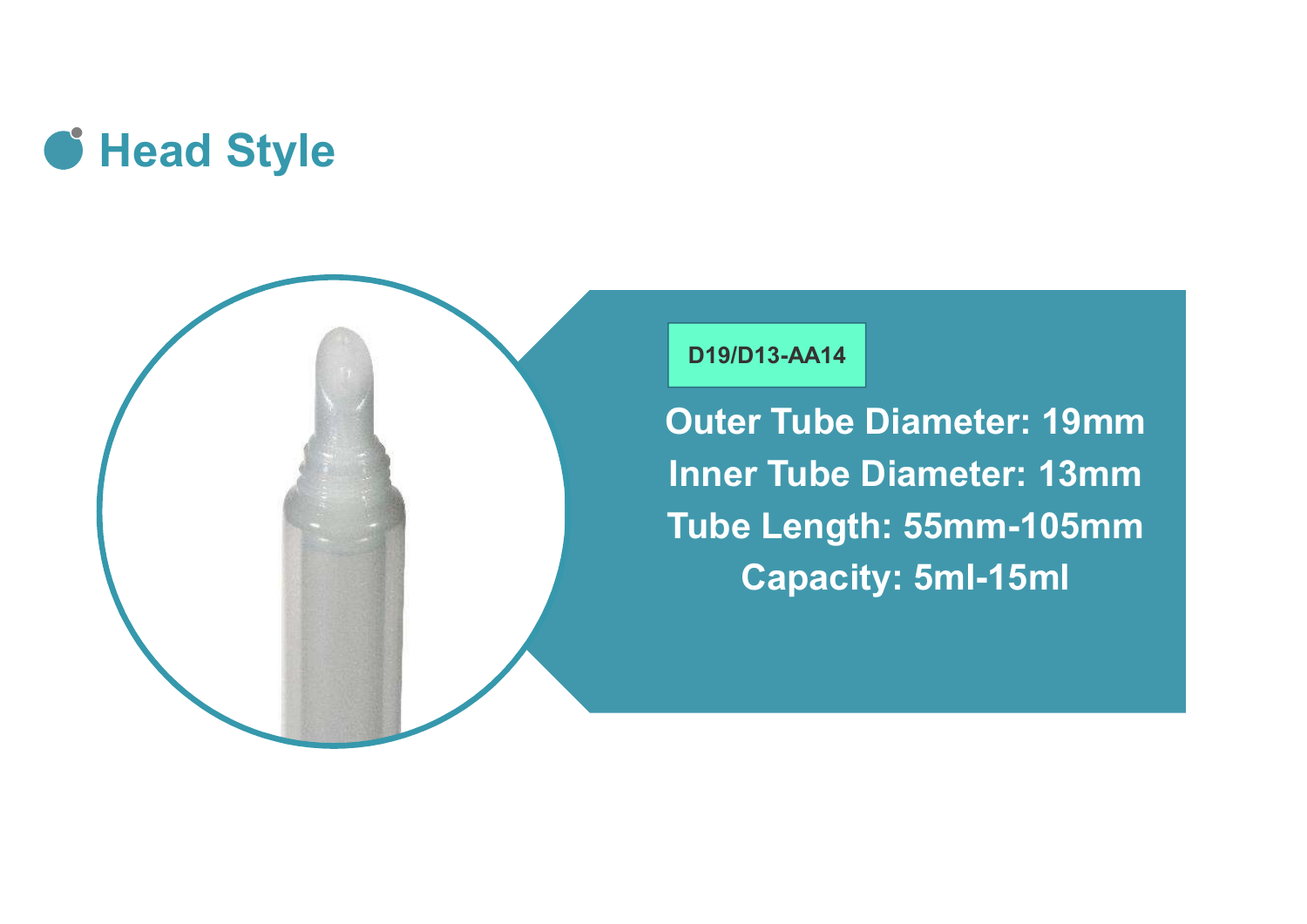



#### D19/D13-XD3

D<sub>19/D13-XD3</sub><br>Outer Tube Diameter: 19mm<br>Inner Tube Diameter: 13mm<br>Tube Length: 55mm-105mm Inner Tube Diameter: 13mm Tube Length: 55mm-105mm Capacity: 5ml-15ml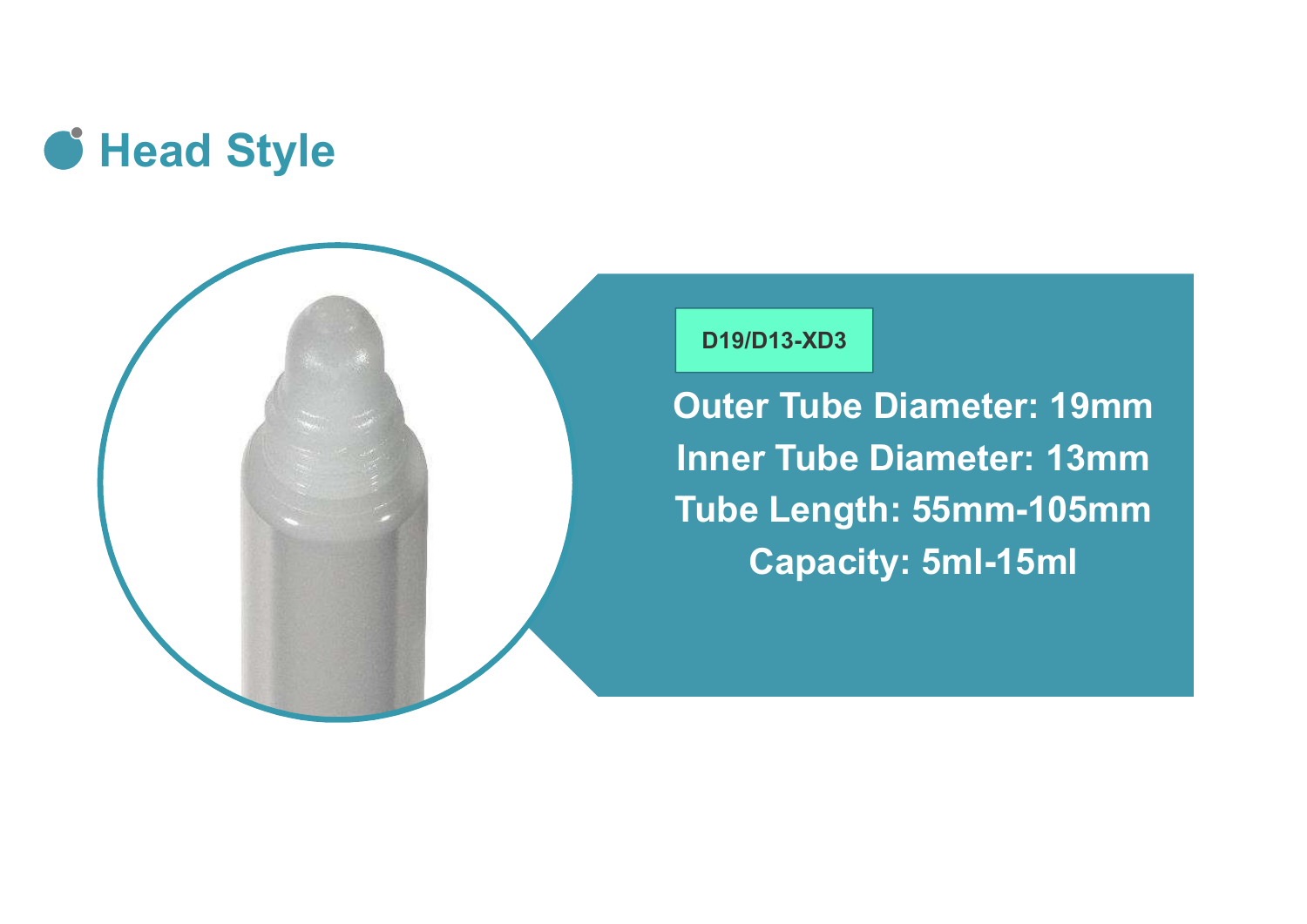## **G** Head Style



D35/D25-OPV3<br>Duter Tube Diameter: 35mm<br>Inner Tube Diameter: 25mm<br>Tube Length: 95mm-161mm Inner Tube Diameter: 25mm Tube Length: 95mm-161mm Capacity: 40ml-100ml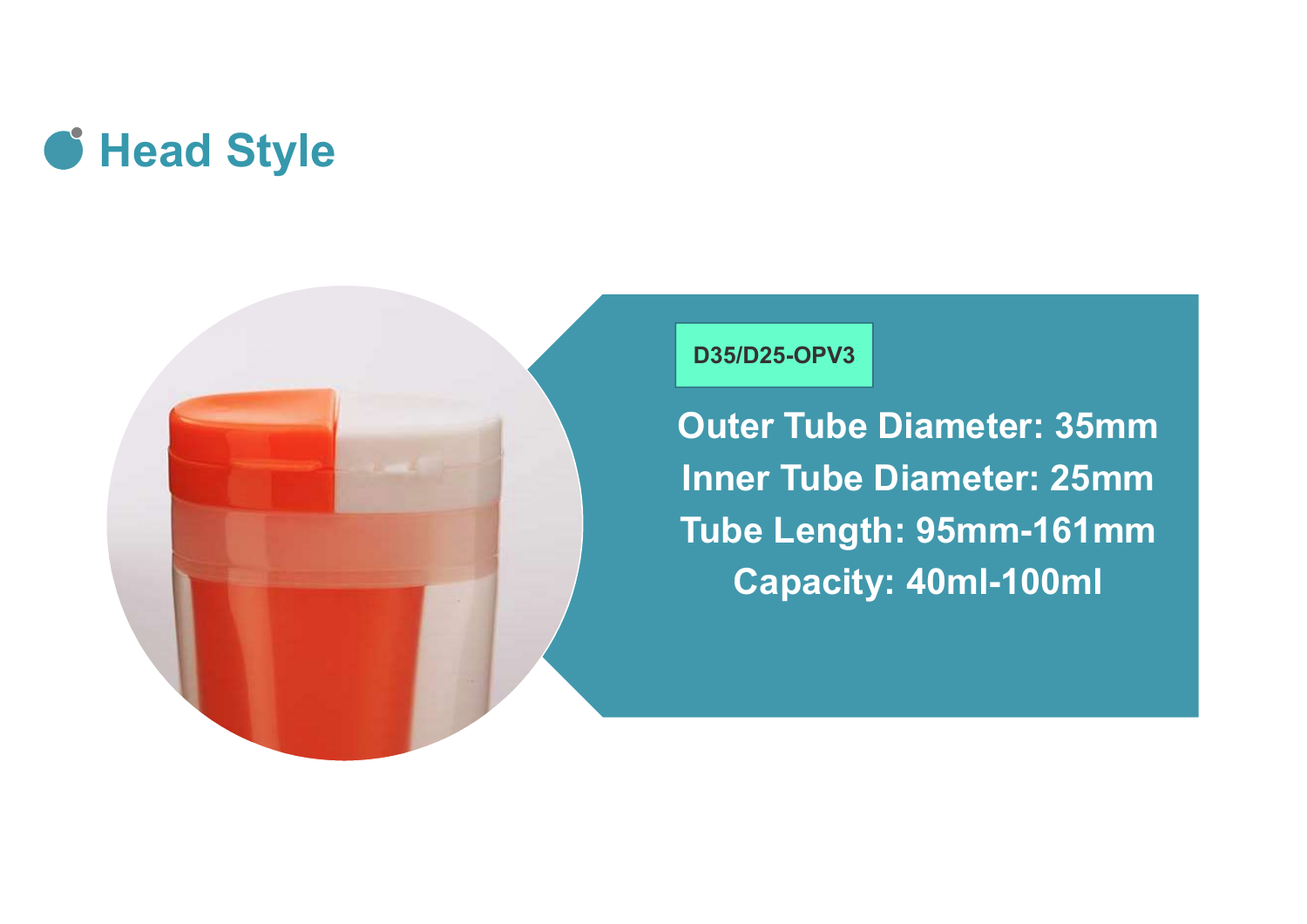### **G** Head Style



#### D50/D35-NM229

D50/D35-NM229<br>
Duter Tube Diameter: 50mm<br>
Inner Tube Diameter: 35mm<br>
Tube Length: 88mm-187mm Inner Tube Diameter: 35mm Tube Length: 88mm-187mm Capacity: 50ml-230ml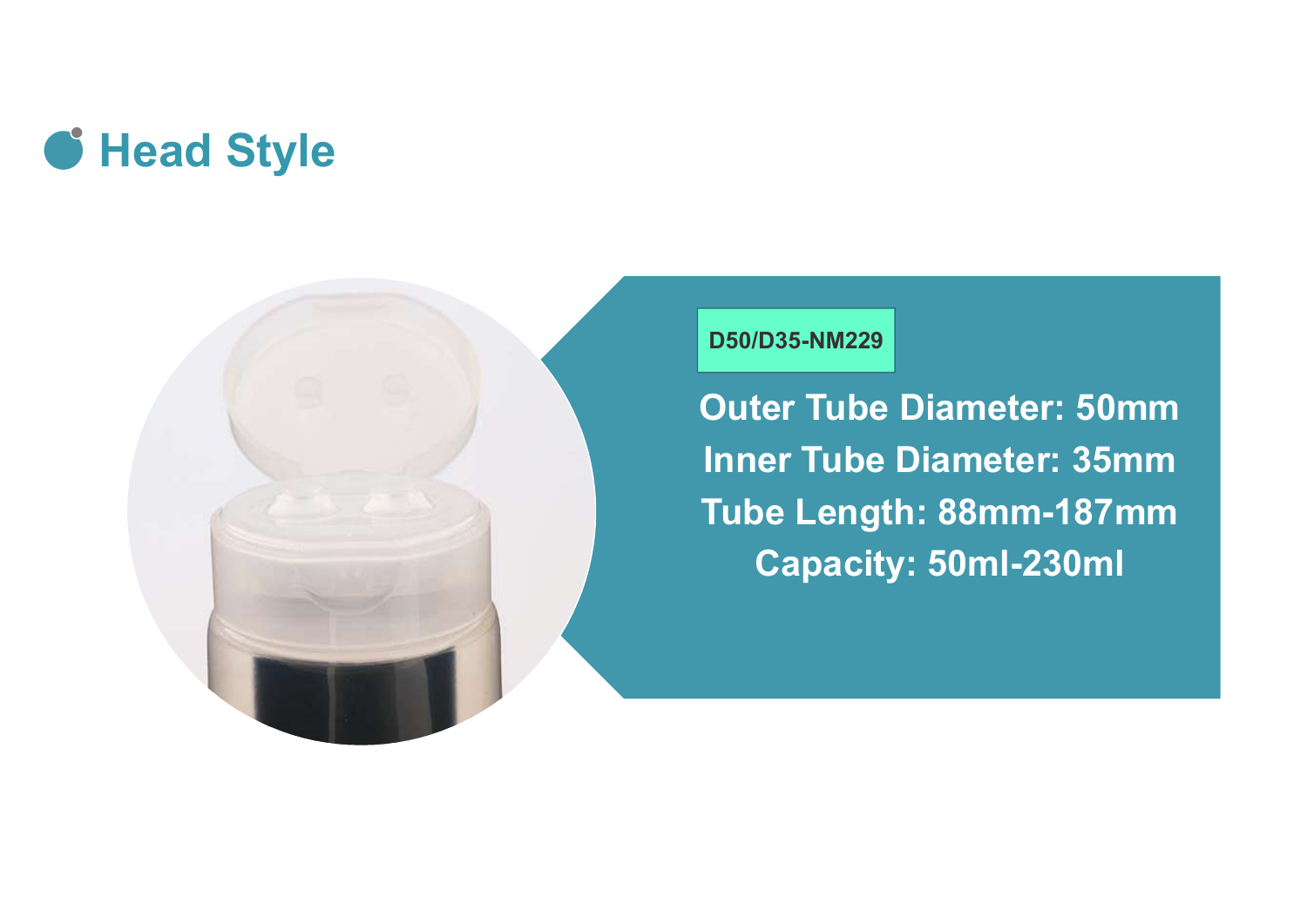



**Outer Tube Diameter: 35mm<br>Inner Tube Diameter: 25mm<br>Tube Length: 87mm-185mm<br>Canacity: 30ml-120ml** Inner Tube Diameter: 25mm Tube Length: 87mm-185mm D35/D25 Capacity: 30ml-120ml 3 Head Options uter Tube Diameter: 35mm<br>
iner Tube Diameter: 25mm<br>
ube Length: 87mm-185mm<br>
Capacity: 30ml-120ml<br>
3 Head Options<br>
Outer Tube Diameter: 50mm<br>
Inner Tube Diameter: 35mm<br>
Tube Length: 88mm-187mm<br>
Capacity: 50ml-230ml



D50/D35

Inner Tube Diameter: 35mm Tube Length: 88mm-187mm Capacity: 50ml-230ml 3 Head Options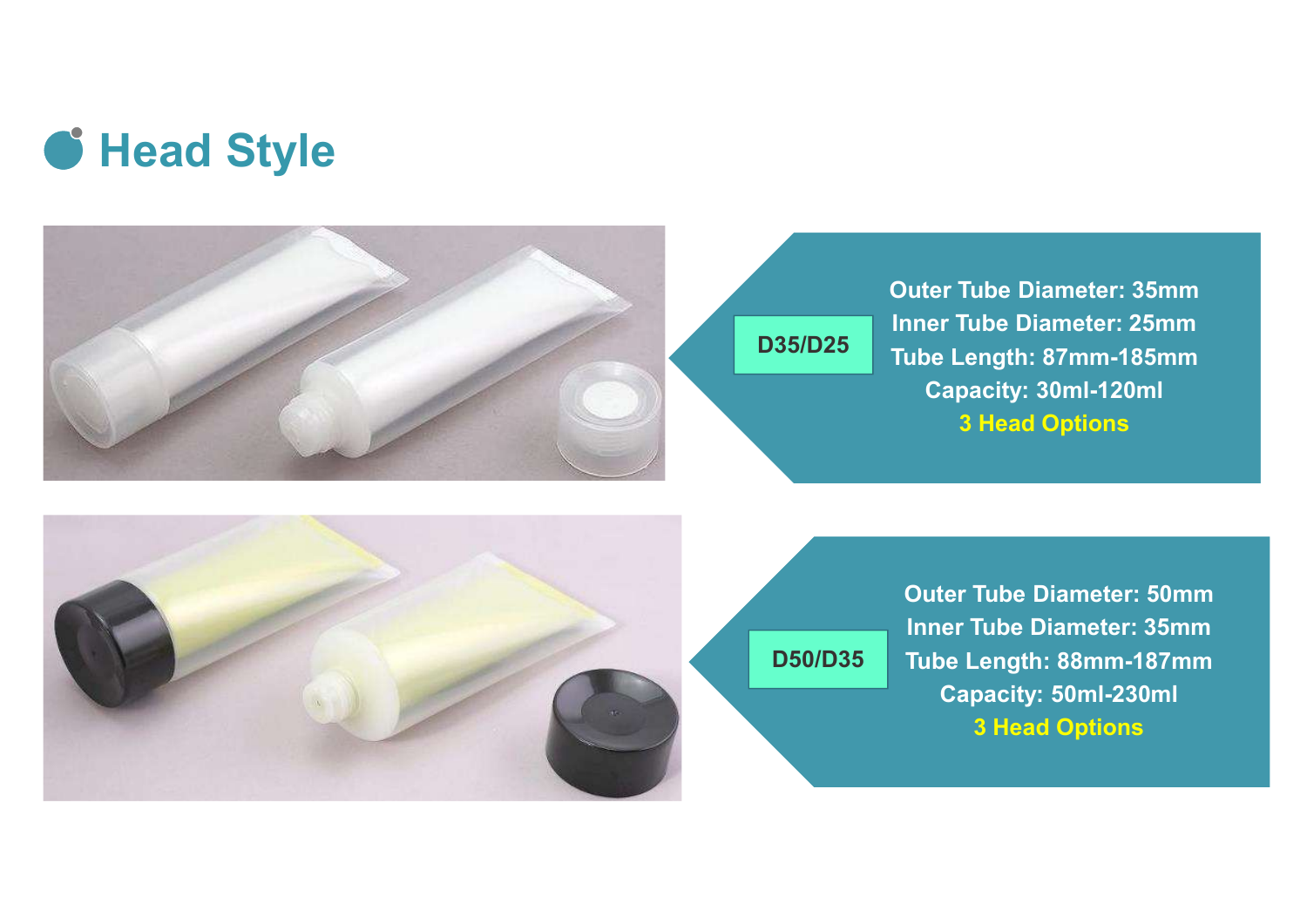

D35/D25 or D50/D35 NM228





D35/D25 or D50/D35 NM224

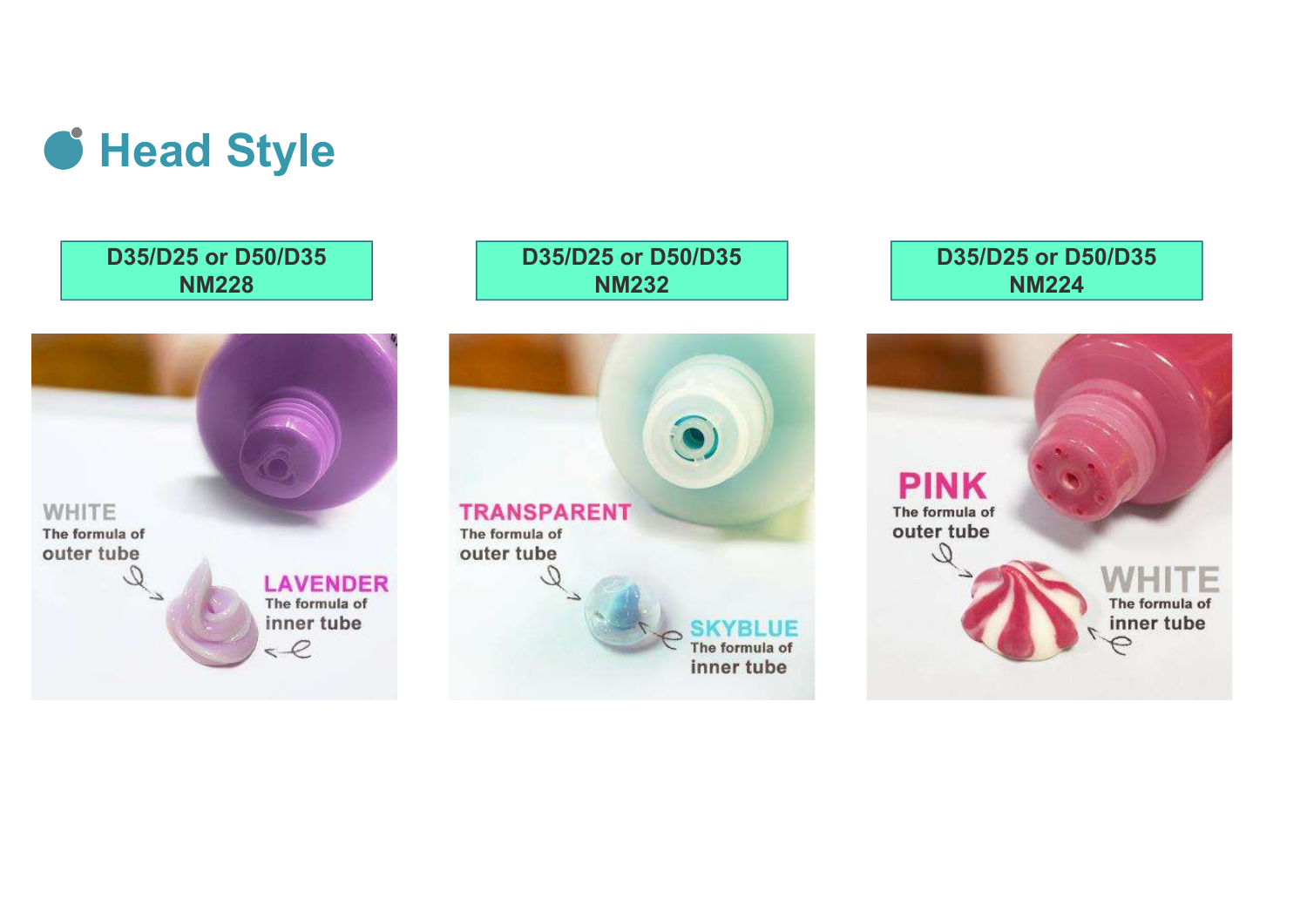# **C** How to use



#### Where? **How? How? How?**

- Press the center of the tube so you can obtain the formula equally from inner tube and outer tube.
- Reference: REDKEN prints the press spot on the tube to instruct the users.



- The formula of inner tube and outer tube will come out separately through different orifice.
- 3 different orifice design to present two formula in different ways.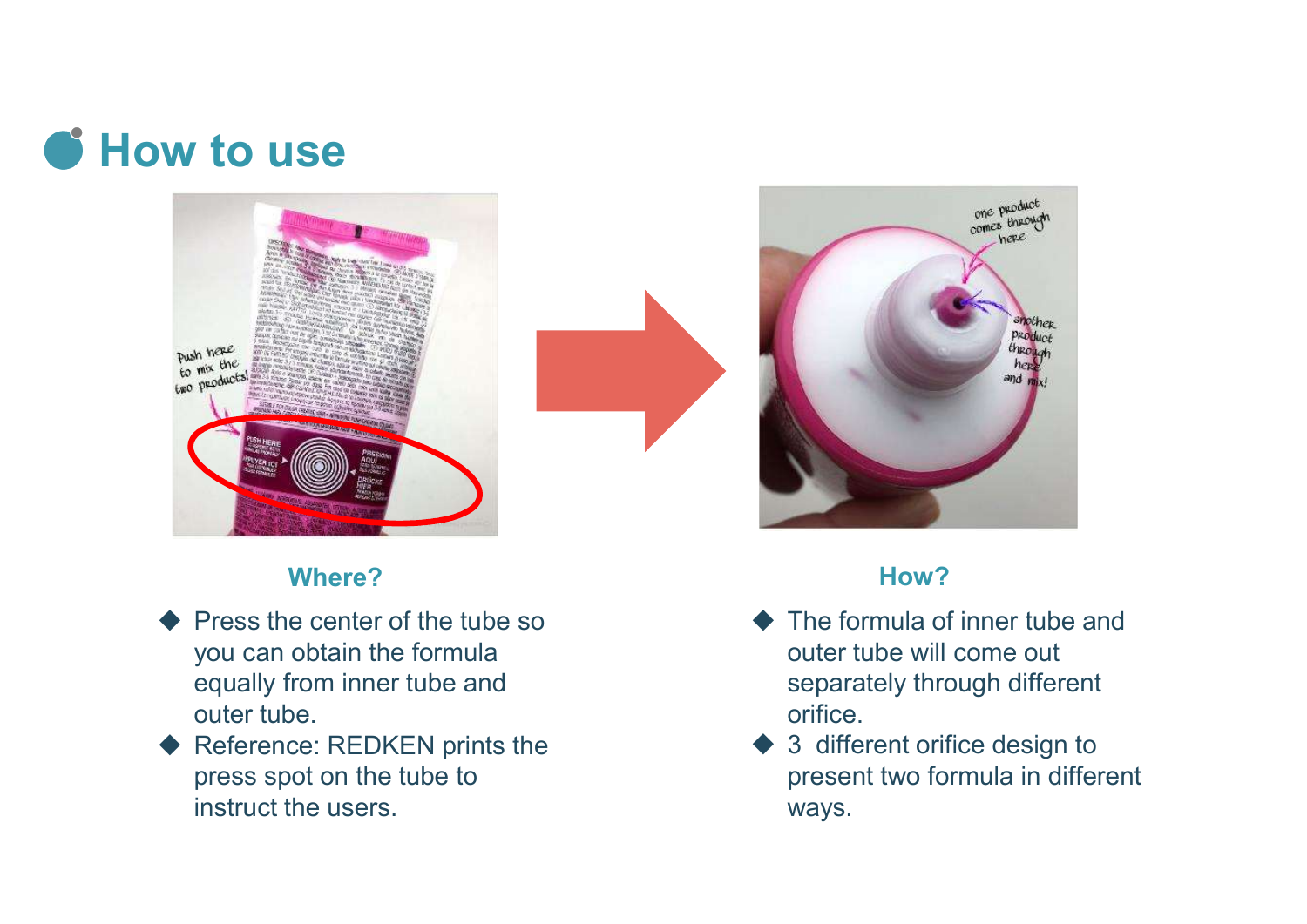



# SIDE BY SIDE TUBE

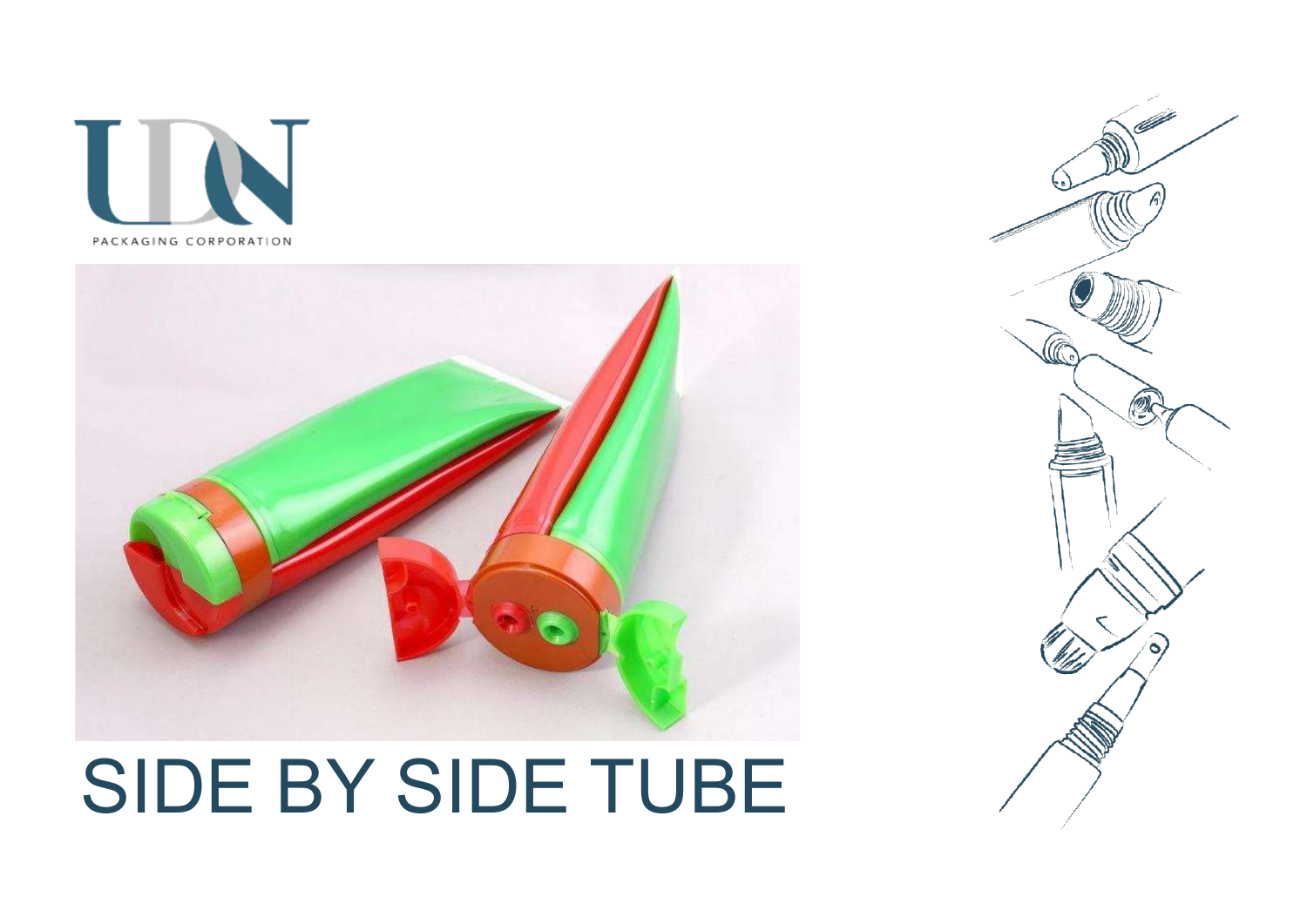

Value-added, two in one tube packaging solution. Consumers can enjoy both formula at the same time.

Unique design with flexibility. To have two nozzles with one cap or two nozzles with two separated cap.



Accurate dispensing ratio 1:1 for two formula. Some types also provide the option of front filling.

Perfect for shampoo, conditioner, hair styling product, body lotion, etc.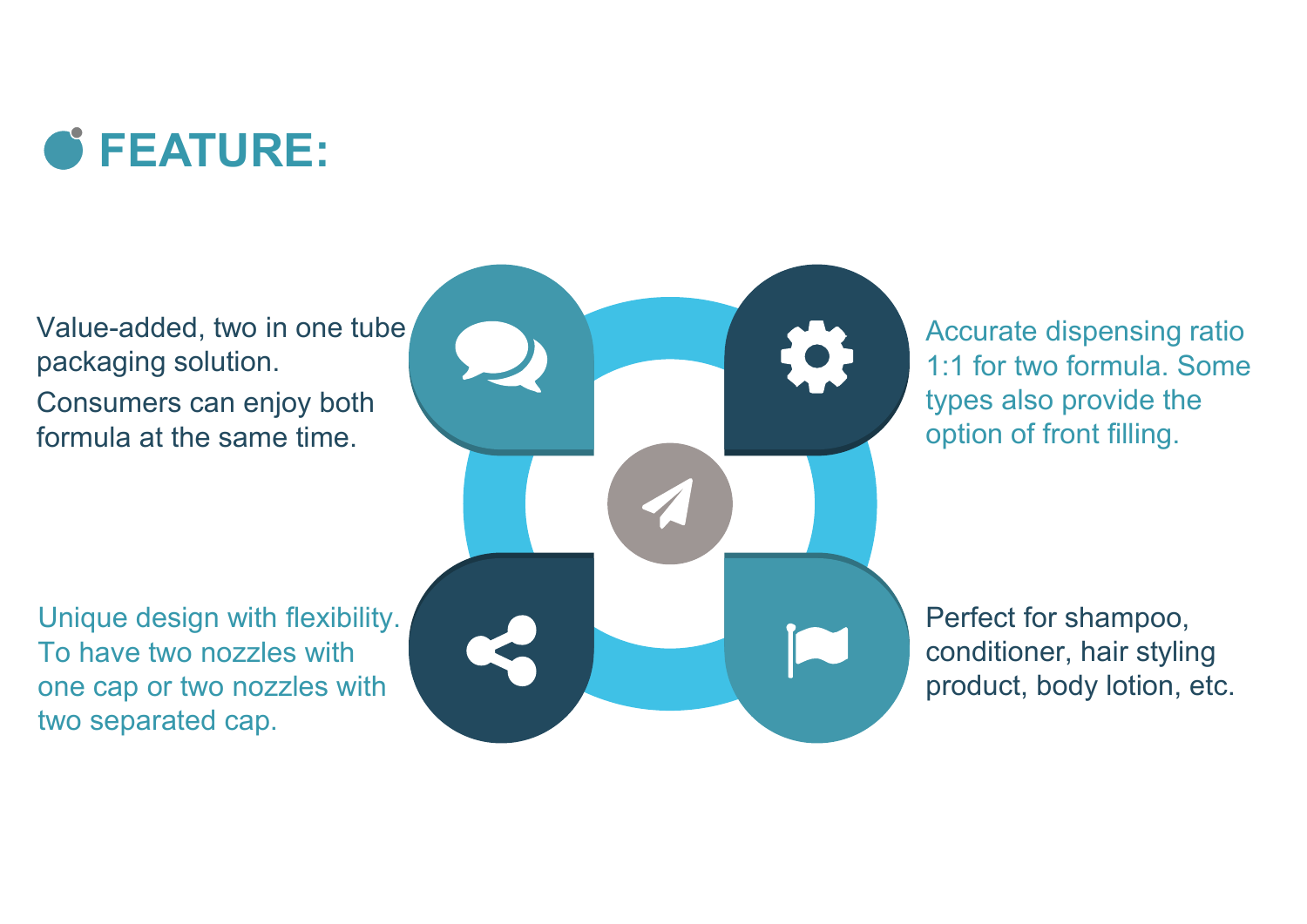



#### D13-SBS14

<sup>13-SBS14</sup><br>Tube Diameter: 13mm<br>De Length: 55mm-105mm<br>Canacity: 5ml-15ml Tube Length: 55mm-105mm Capacity: 5ml-15ml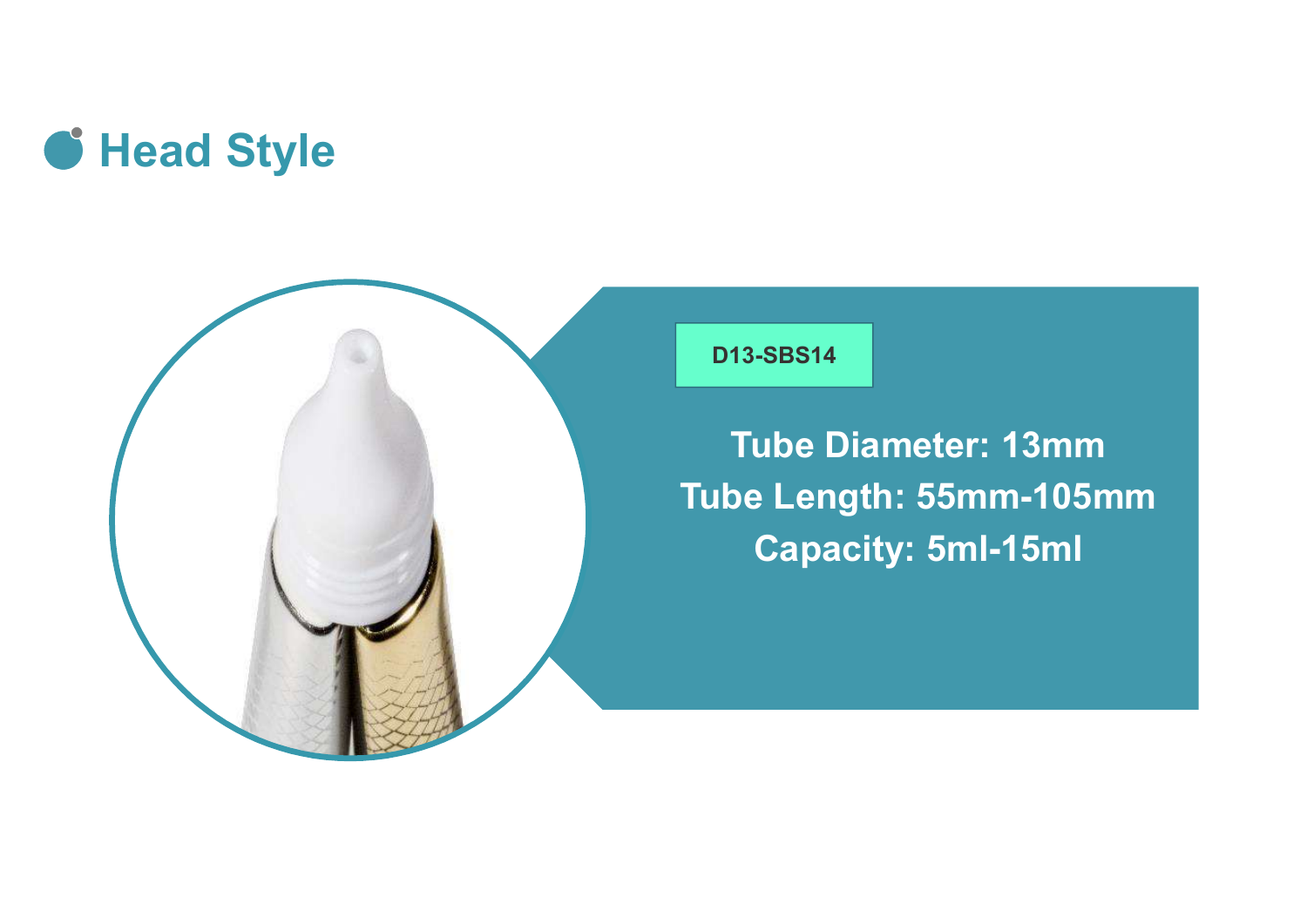



D19-SBS04/D25-F16UD

Tube Diameter: 19mm Tube Length: 59mm-118mm Capacity: 10ml-40ml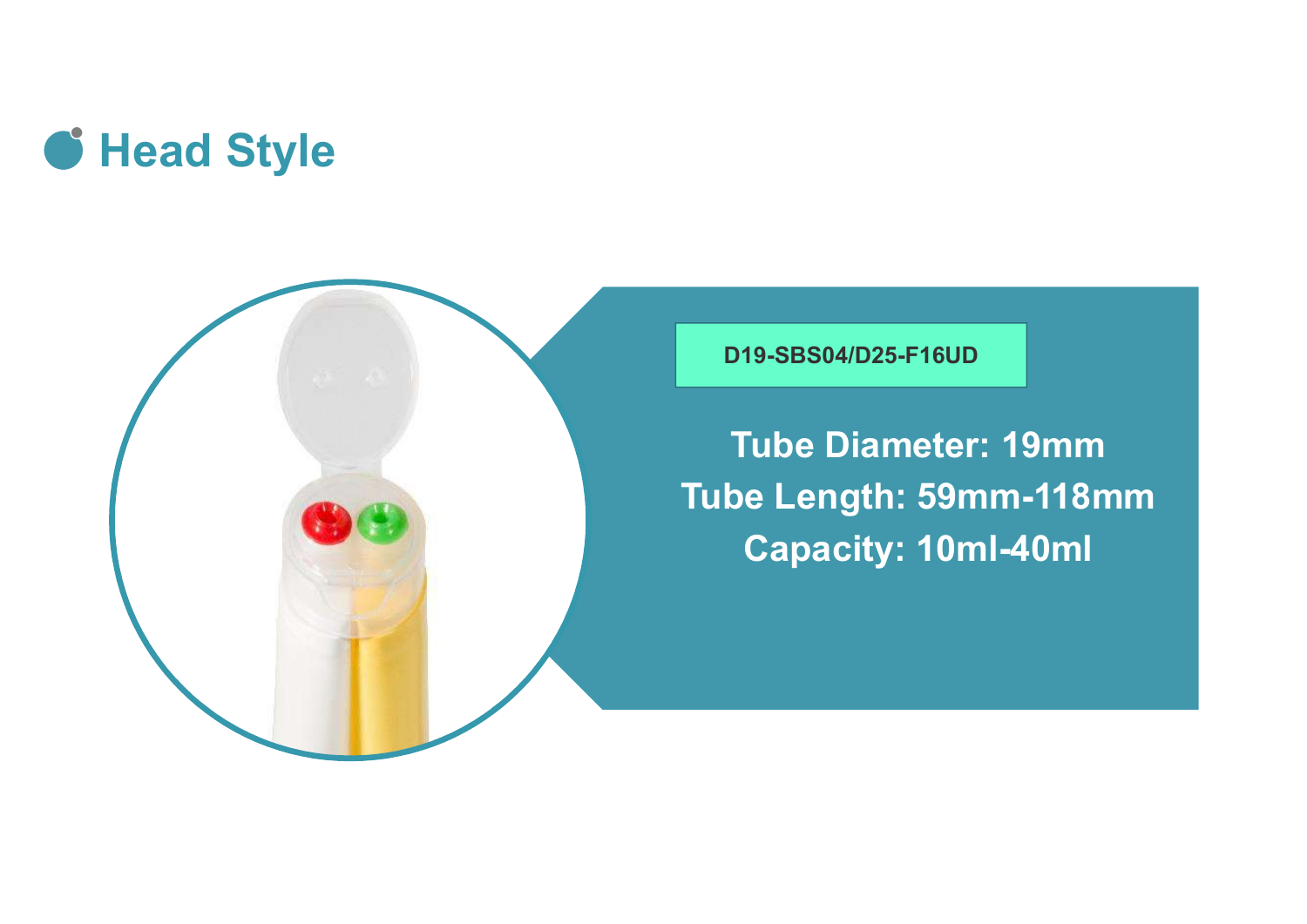



D19-SBS04/D25-F18UD

Tube Diameter: 19mm Tube Length: 59mm-118mm Capacity: 10ml-40ml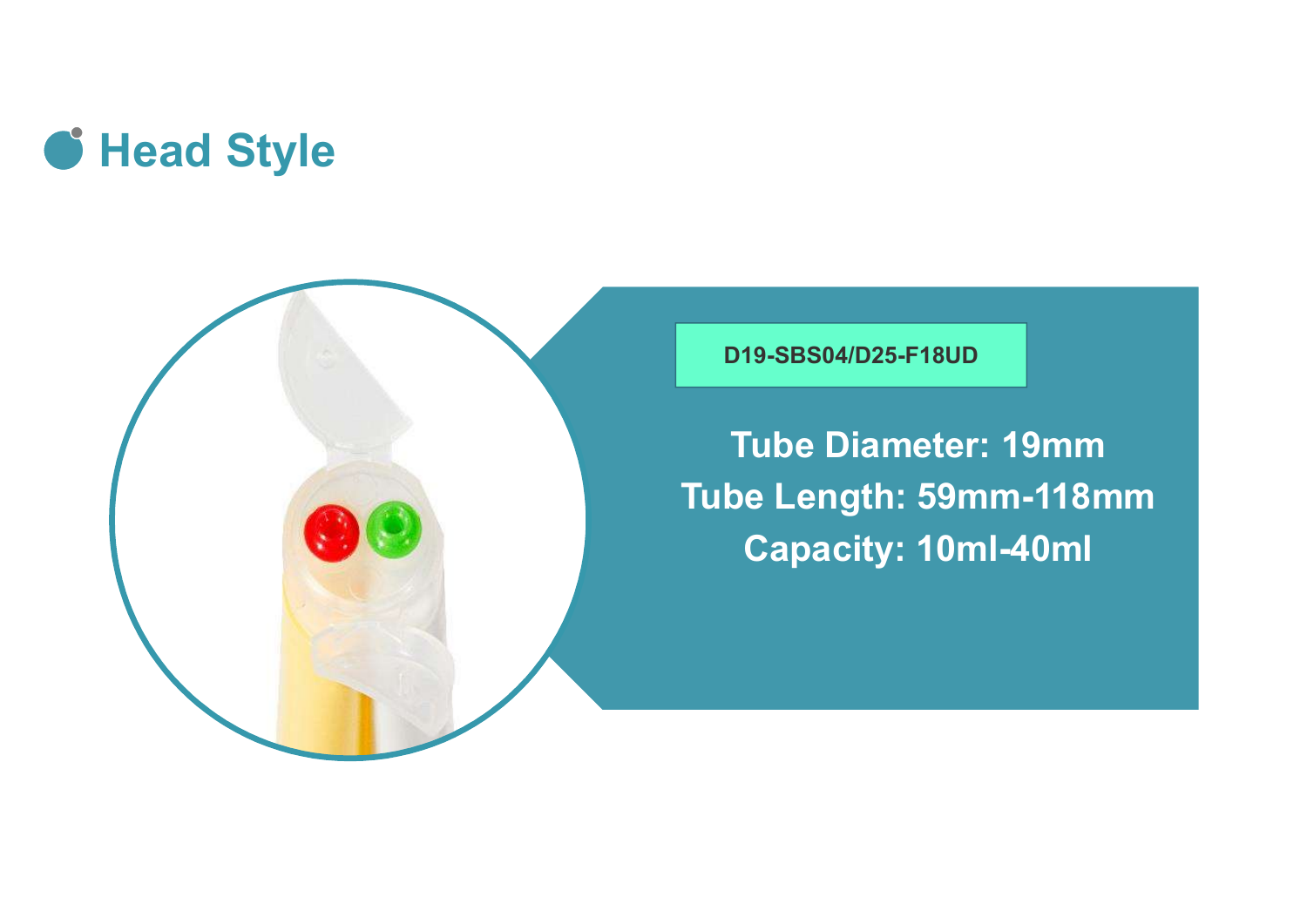



#### D19-SBS13

D19-SBS13<br>Tube Diameter: 19mm<br>De Length: 59mm-118mm<br>Canacity: 10mL40ml Tube Length: 59mm-118mm Capacity: 10ml-40ml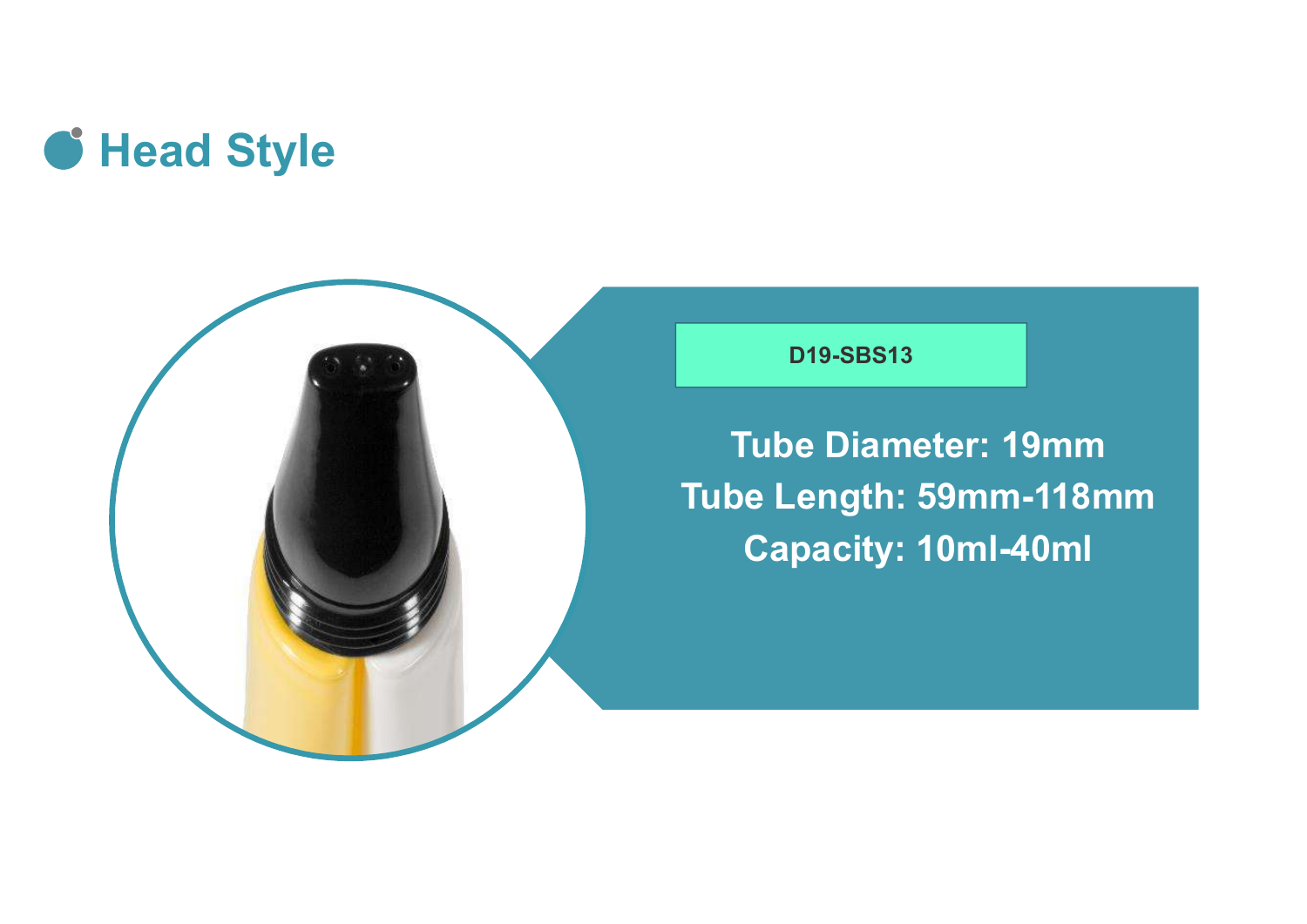



#### D30-SBS07

D30-SBS07<br>Tube Diameter: 30mm<br>De Length: 80mm-160mm<br>Canacity: 40mL-120ml Tube Length: 80mm-160mm Capacity: 40ml-120ml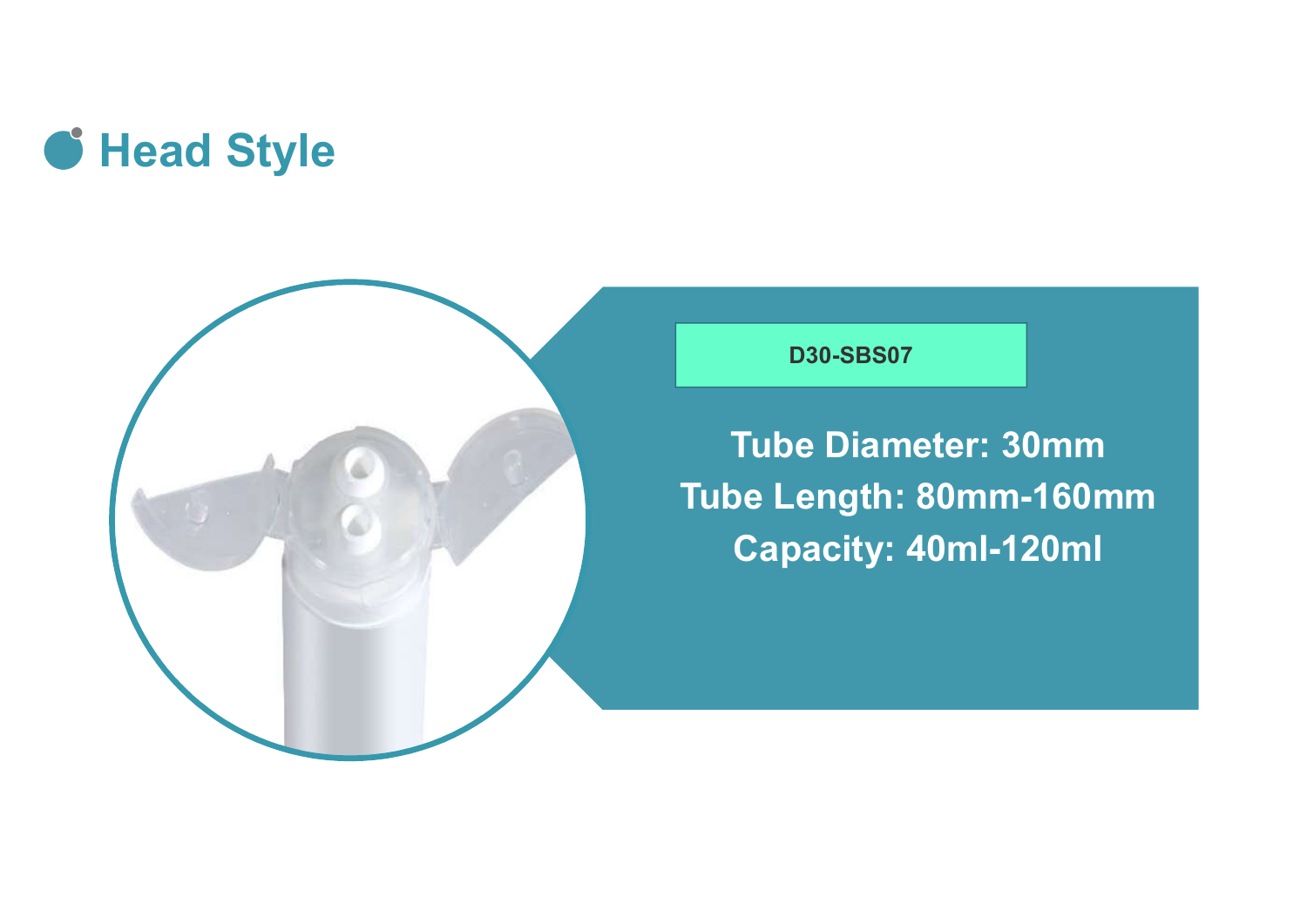



#### D40-SBS01

D40-SBS01<br>Tube Diameter: 40mm<br>De Length: 82mm-182mm<br>Canacity: 90mL-190ml Tube Length: 82mm-182mm Capacity: 90ml-190ml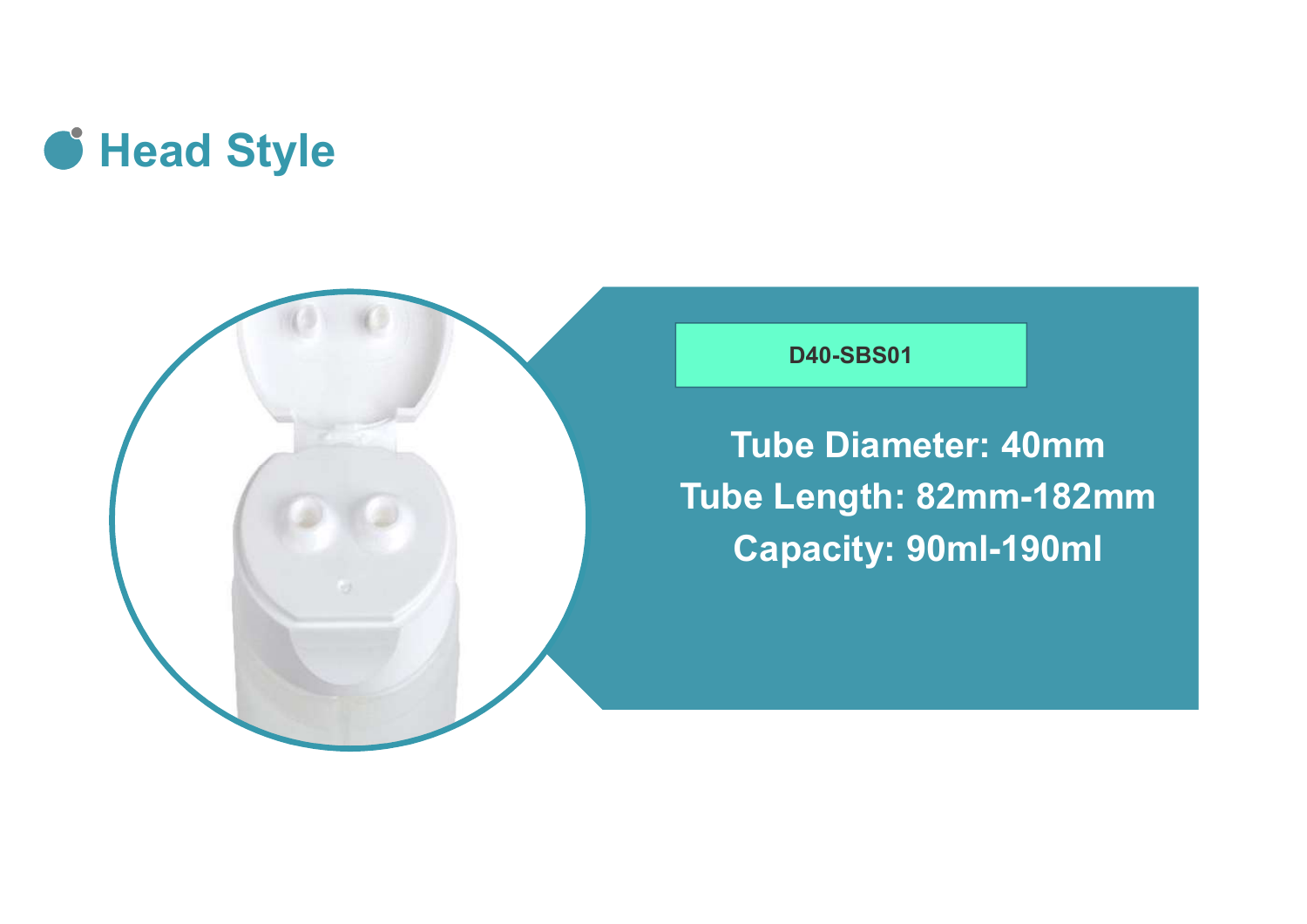



D40-SBS06/D50-F16UD

Tube Diameter: 40mm Tube Length: 82mm-182mm Capacity: 90ml-190ml